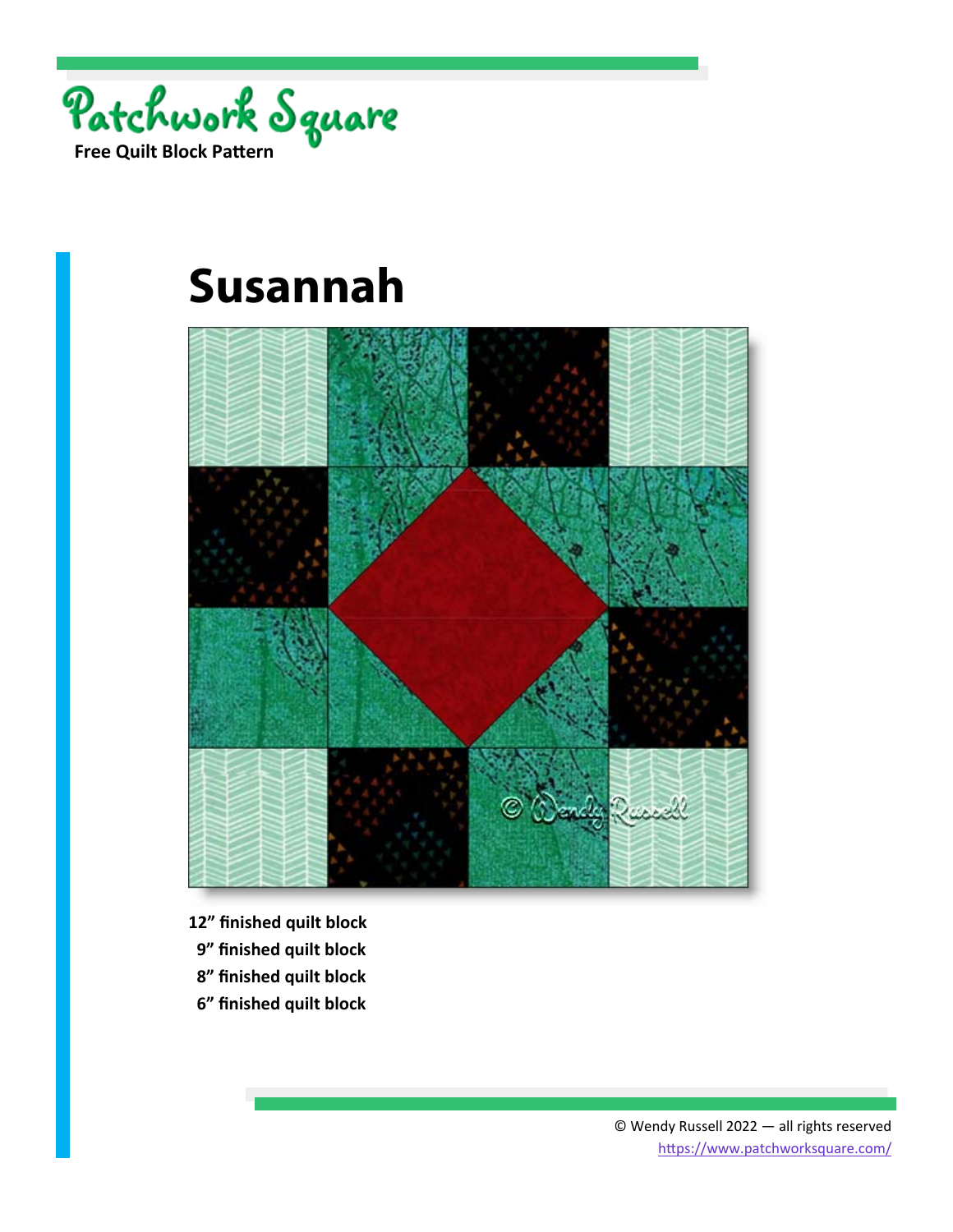



# **Susannah**

**12" finished quilt block** 



| 1                       | <b>Fabric 1</b><br>Cut 4 squares 3 1/2"                                                          |
|-------------------------|--------------------------------------------------------------------------------------------------|
| $\overline{\mathbf{2}}$ | <b>Fabric 2</b><br>Cut 8 squares 3 1/2" (4 squares will be used for "sew and<br>flip" triangles) |
| 3                       | <b>Fabric 3</b><br>Cut 4 squares 3 1/2"                                                          |
| 4                       | <b>Fabric 4</b><br>Cut 1 square 6 1/2"                                                           |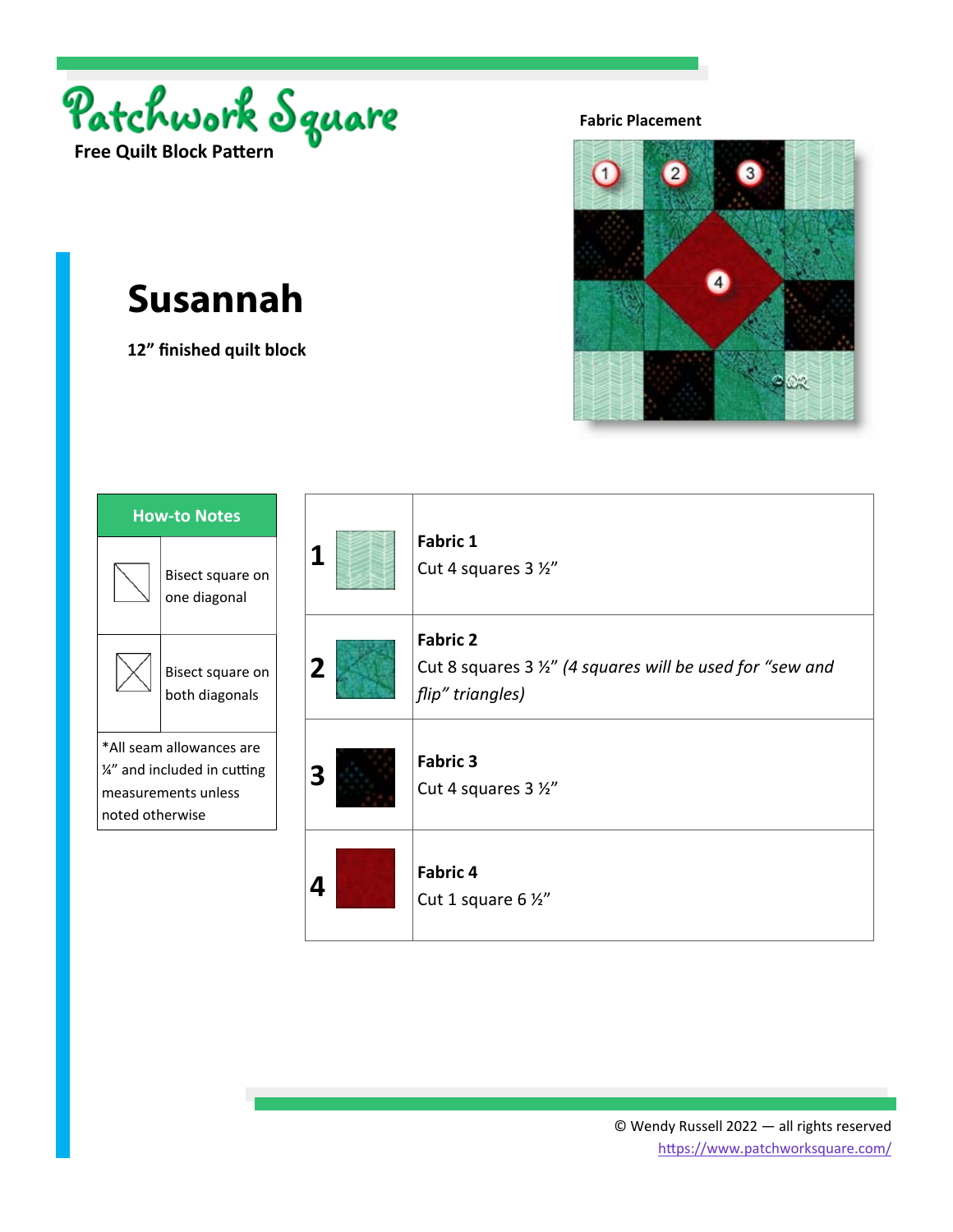



# **Susannah**

**9" finished quilt block** 



| 1 | <b>Fabric 1</b><br>Cut 4 squares 2 3/4"                                                          |
|---|--------------------------------------------------------------------------------------------------|
| 2 | <b>Fabric 2</b><br>Cut 8 squares 2 3/4" (4 squares will be used for "sew and<br>flip" triangles) |
| 3 | <b>Fabric 3</b><br>Cut 4 squares 2 3/4"                                                          |
| 4 | <b>Fabric 4</b><br>Cut 1 square 5"                                                               |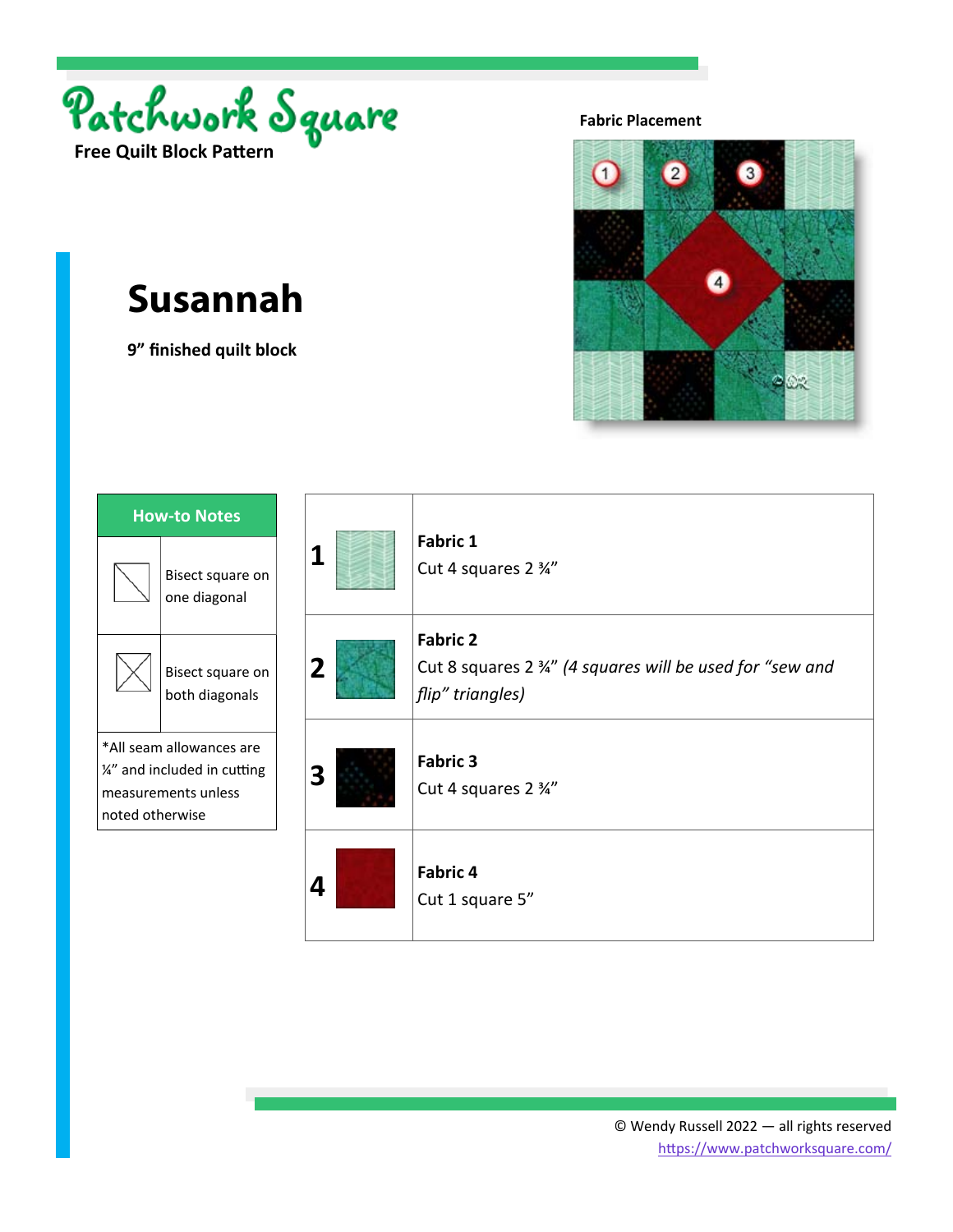



## **Susannah**

**8" finished quilt block** 



| 1 | <b>Fabric 1</b><br>Cut 4 squares 2 1/2"                                                          |
|---|--------------------------------------------------------------------------------------------------|
| 2 | <b>Fabric 2</b><br>Cut 8 squares 2 1/2" (4 squares will be used for "sew and<br>flip" triangles) |
| 3 | <b>Fabric 3</b><br>Cut 4 squares 2 1/2"                                                          |
| 4 | <b>Fabric 4</b><br>Cut 1 square 4 1/2"                                                           |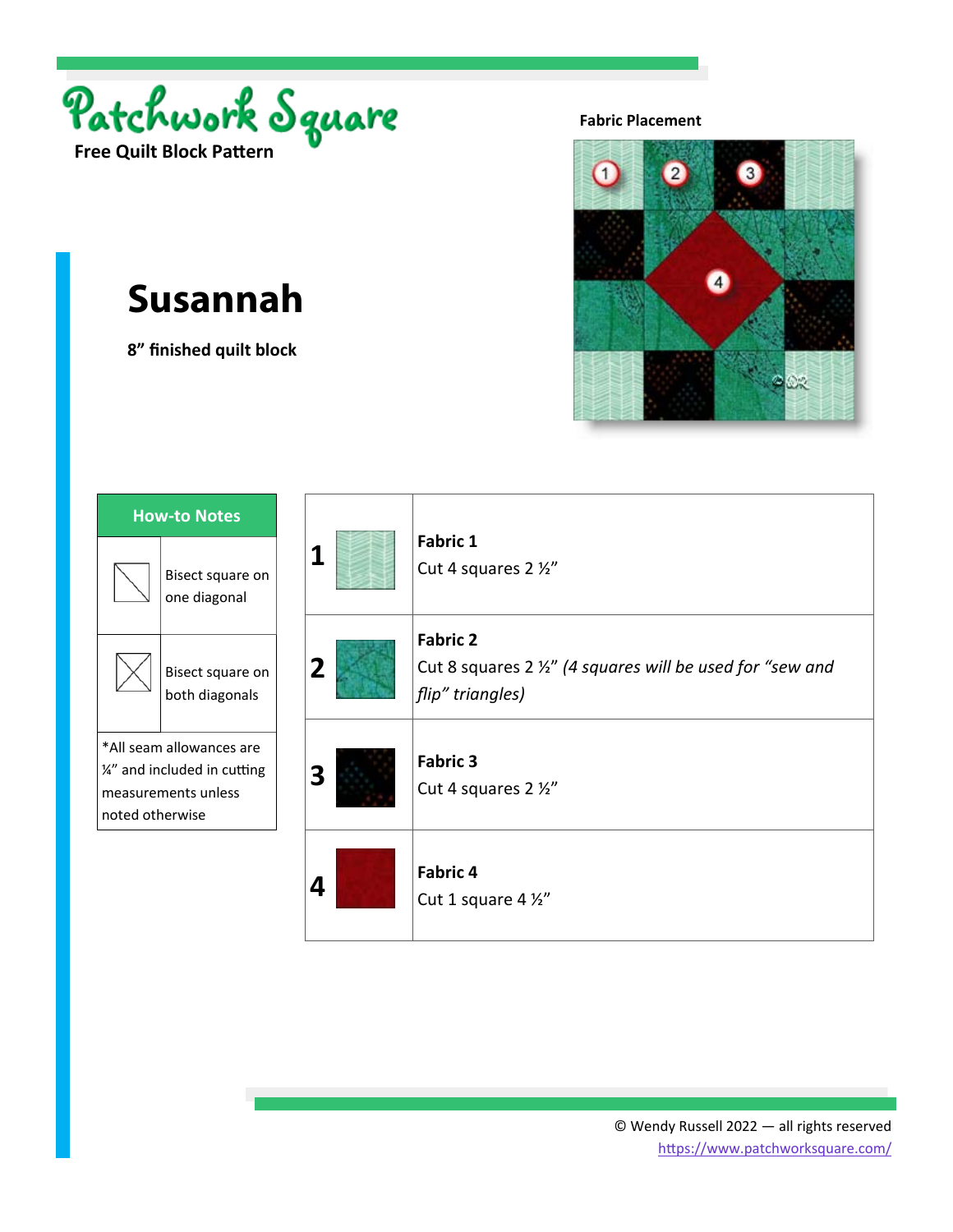



# **Susannah**

**6" finished quilt block** 



| 1 | <b>Fabric 1</b><br>Cut 4 squares 2"                                                          |
|---|----------------------------------------------------------------------------------------------|
| 2 | <b>Fabric 2</b><br>Cut 8 squares 2" (4 squares will be used for "sew and flip"<br>triangles) |
| 3 | <b>Fabric 3</b><br>Cut 4 squares 2"                                                          |
| 4 | <b>Fabric 4</b><br>Cut 1 square 3 1/2"                                                       |

 $\mathbf{I}$